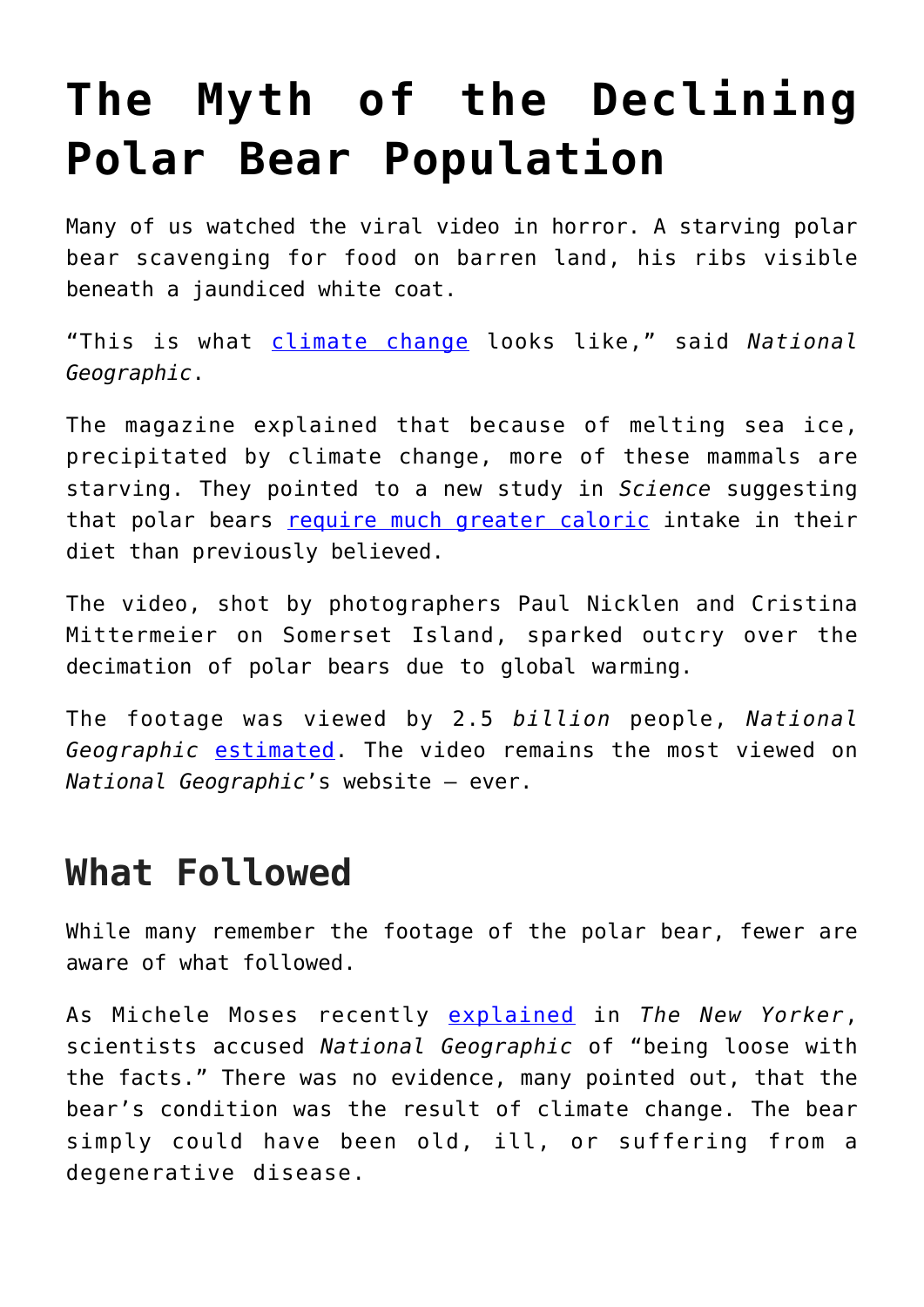Mittermeier admitted as much a year later.

"I can't say that this bear was starving because of climate change," she [wrote](https://www.nationalgeographic.com/magazine/2018/08/explore-through-the-lens-starving-polar-bear-photo/) in *National Geographic.*

*Perhaps we made a mistake in not telling the full story—that we were looking for a picture that foretold the future and that we didn't know what had happened to this particular polar bear.*

#### **The Polar Bear as a Symbol**

Mittermeier was looking for visual evidence of the future she imagined, one ravaged by climate change. And she found one that day in a starving bear.

As Moses of *The New Yorker* points out, polar bears have become an "indisputable image of climate change."

"The story of climate change has been told, in part, through pictures of polar bears," Moses writes. "And no wonder: in their glittering icy habitat, they reflect the otherworldly beauty that rising temperatures threaten to destroy."

That picture of a single starving bear arguably did more to advance the issue of climate change than any white paper or [IPCC](https://www.ipcc.ch/) report could have. Unfortunately, the footage tells us relatively little about the actual state of the polar bear population.

## **What the Numbers Say**

While you'll find no shortage of headlines declaring that polar bears [face extinction](https://www.cnn.com/2018/02/02/world/polar-bears-extinction-intl/index.html), the numbers tell a different story.

Data from conservation groups and the government show that the polar bear population is roughly five times what it was in the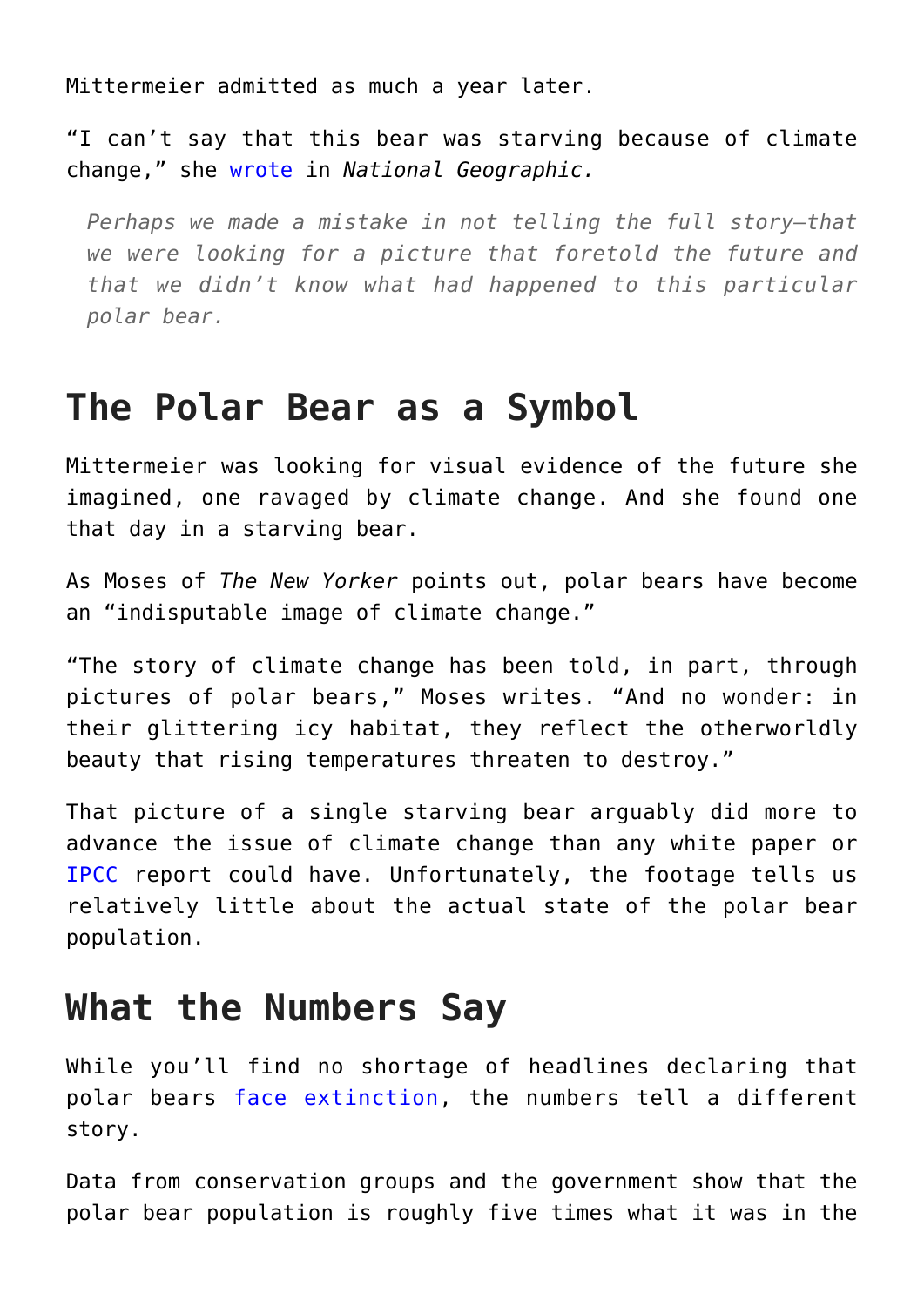1950s and three or four times what it was in the 1970s when polar bears became protected under international treaty.

In fact, though polar bears were placed under the protection of the Endangered Species Act in 2008 over concerns that its Arctic hunting grounds were being reduced by a warming climate, the polar bear population has been stable for the last three decades.

In 1984, the polar bear population was estimated at 25,000. In 2008, when polar bears were designated as a protected species, *The New York Times* [noted t](https://www.nytimes.com/2008/05/15/world/americas/15iht-bear.1.12908866.html)hat number remained unchanged: "There are more than 25,000 bears in the Arctic, 15,500 of which roam within Canada's territory."

New estimates from the International Union for Conservation of Nature show a mid-point [estimate](https://www.iucnredlist.org/species/22823/14871490) of 26,500 (range: 22,000 to 31,000) in 2015. In *[The State of the Polar Report 2018](https://www.thegwpf.org/content/uploads/2019/02/State-of-the-polar-bear2018.pdf)*, zoologist Susan J. Crockford says updates to IUCN data put the new global mid-point estimate at more than 30,000.

Even accepting the lower figure, the estimate is the highest since the polar bear became internationally protected in 1973.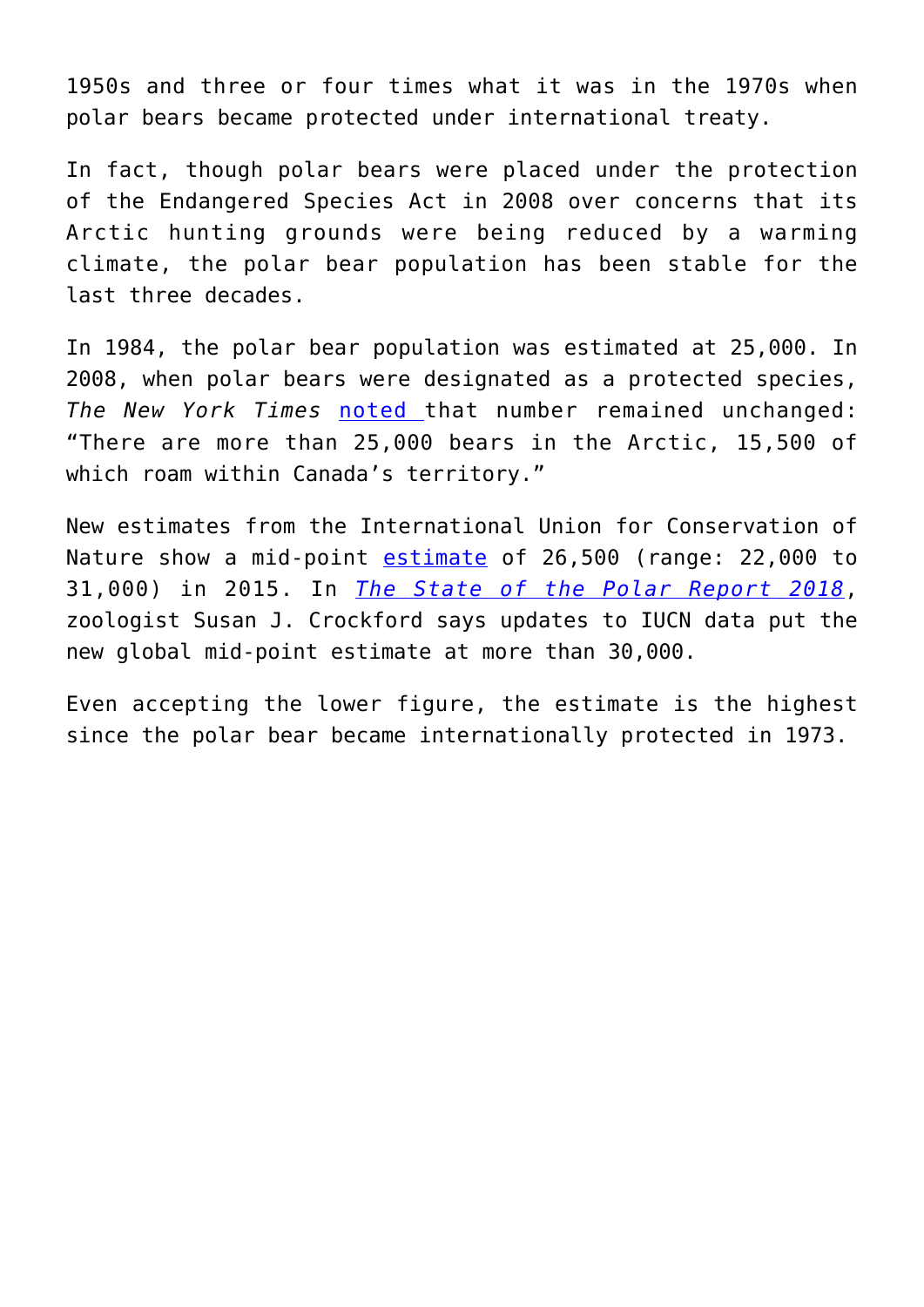# **POLAR BEAR POPULATION ESTIMATES**

| 1950s         |                                                           | $\frac{1}{2}$ 5,000 |
|---------------|-----------------------------------------------------------|---------------------|
| $1965 - 1970$ |                                                           | $8,000-10,000$      |
|               | $1984$ 25,000                                             |                     |
| 2005          | $20,000 - 25,000$                                         |                     |
| 2015          | $\frac{1}{22,000-31,000}$                                 |                     |
|               | Causeau Nau Vaul: Timese Causheau sans International Dear |                     |

Sources: New York Times; Covebear.com; International Bear Association; International Wildlife; IUCN; Polar Bear Study Group.

The health of the polar bear population runs counter to [predictions f](https://www.whoi.edu/page.do?pid=126458&tid=3622&cid=35187)rom scholars who have said two-thirds of polar bears will disappear in coming decades because of warming temperatures and melting sea ice in the Arctic.

The good news that polar bears are thriving is unlikely to draw as much attention as images of a starving polar bear scrounging for food on Somerset Island. Nevertheless, the story of a resurgent polar bear population deserves to be told and applauded.

*This article was originally published on FEE.org. Read the*

—